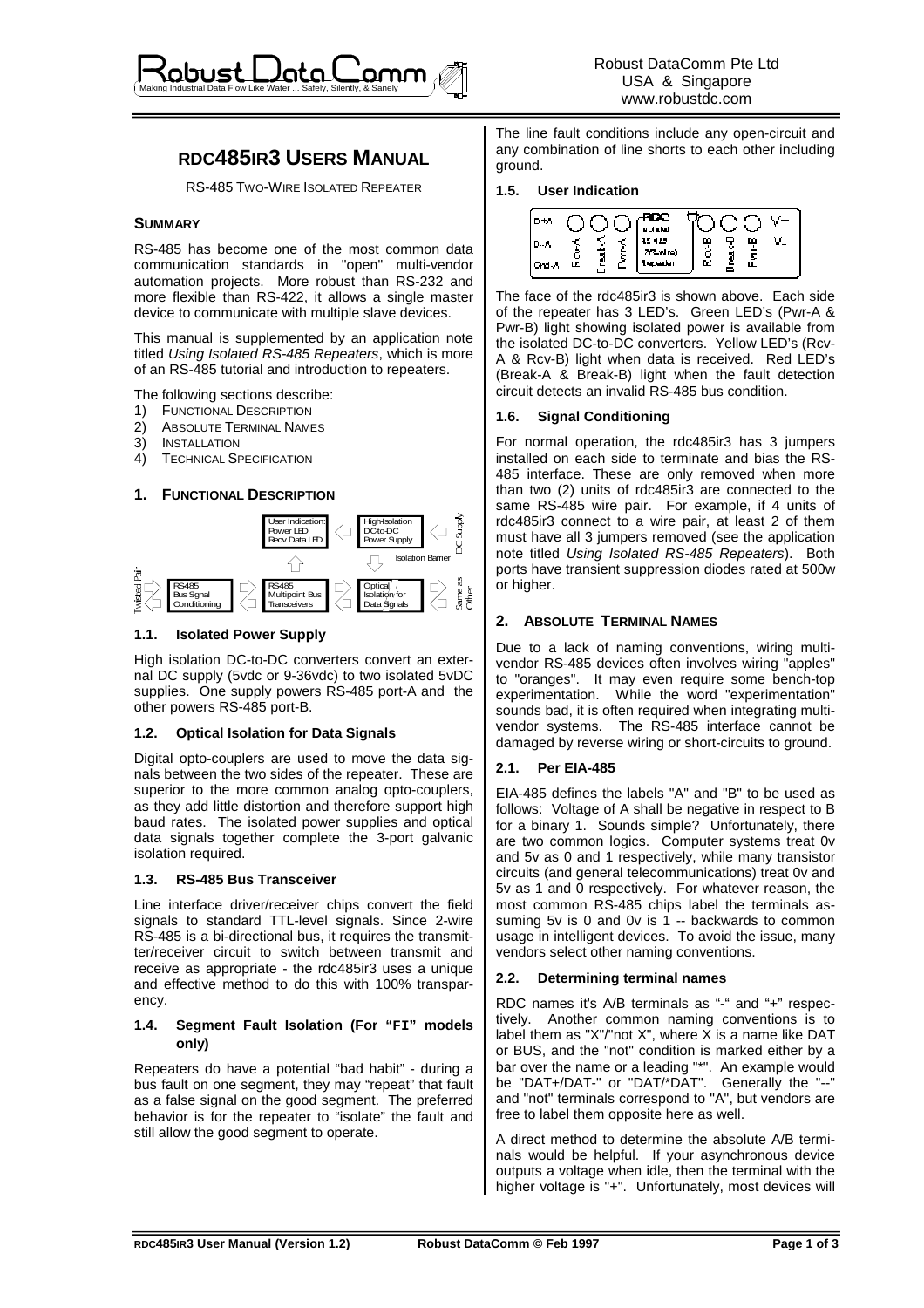show no measurable voltage difference between their terminals; slave devices are normally in receive mode and do not affect the terminal voltage.

### **3. INSTALLATION**

### **3.1. Plan your wiring**

For 2-wire RS-485, all "+" terminals connect to one wire of the pair, and all "-" terminals to the other wire. As a convention, RDC suggests choosing the darker wire (or solid color) for "+" and lighter color (or striped) for "-". Since the bus is bi-directional, all terminals "+" and "-" both transmit and receive when appropriate. Remember, RS-485 is NOT a loop.

On the rdc485ir3, the top terminals are physically labeled D+A, D-A, Gnd-A. On the removable terminals this may be labeled just "+", "-", "SG", or as "R+", "R-", "SG". Note that the important thing is the "+" and "-" in the names. The D+A top terminal and the "+" terminal are internally connected, so you can easily use 2 wire lugs on the Port A side - great when you are doing a multi-drop bus without stubs.

It is also critical that the Signal Ground be properly connected. If your RS-485 bus does not have the 3<sup>rd</sup> ground wire, then you should at least connect the Signal Ground of the connected port of the rdc485ir3 to the nearest device's digital ground.

### **3.2. Placing your bus terminators:**

Each RS-485 segment requires a 120 ohm terminating resister at each end - assuming your cable has a characteristic impedance of 120 ohms. Therefore an RS-485 system with a repeater will require at least 4 terminating resisters. (see the application note titled Using Isolated RS-485 Repeaters).

Below is a drawing of the rdc485ir3 showing the location of the jumpers for Port-A and Port-B. Those label "B" are the bias jumpers, and the terminating resistor is labeled "T".



# **3.3. Planning the panel wiring:**

Power Supply: The rdc485ir3-dv (9 to 36vdc) is fully protected from reverse wiring and will sustain no damage. The rdc485ir3-dv (5vdc +- 5%) model is partially protected and if a fuse is installed in the V+ supply wire, should not sustain any damage.

RS-485 Fuses: RS-485 field wires should be protected by 250mA fuses. RS-485 interface ICs are

internally protected from short-circuits. These fuses protect the system from over-voltages caused by miswiring - for example wiring 110vac to the bus.

RS-485 Lightning Protection: If required, the RS-485 field wires should be protected by standard lightning protection devices. RDC suggests 15v or 16v surge protection. While many venders suggest clamping surges to 6v or 7v, this disregards that RS-485 can work up to +12 volts. Clamping at too low of a voltage can lead to the RS-485 drivers operating at near short-circuit conditions and driving at the full current. This can cause over-heating of device and/or power supply.

# **3.4. Physical installation**

ī

The unit mounts on a standard DIN rail as listed in the specification.

# **TECHNICAL SPECIFICATION**

# **3.5. RS-485 port Description**

- 3.5.1. 2-wire Signals; D+A, D-A, and Gnd-A, D+B, D-B, and Gnd-B
- 3.5.2. **Duplex**; half duplex. direction automatic.
- 3.5.3. **Line Voltage**; -7v to +12v permits ±7vdc ground difference between devices.
- 3.5.4. **Bias**; 470Ω pull-up (D+A, D+B) 470Ω pulldown (D-A,D-B) jumper selectable.
- 3.5.5. **Bus Termination**; 120Ω jumper selectable.
- 3.5.6. **Official maximum Bus Length**; 1000m per EIA-485, 500m per ISO 8482
- 3.5.7. **Practical maximum Bus Length**; 3000m with high-quality cable and other conditions.
- 3.5.8. **Maximum Speed**; At least 115Kbps

# **3.6. Isolation**

- 3.6.1. **Power Supply,** between input supply and data signals; full galvanic isolation; 3kV test voltage
- 3.6.2. **Data,** between RS-485 port A and port B; optical isolation; 5kV test voltage
- 3.6.3. **Encapsulant**: 14,000v per mm (for "cf" option)
- 3.6.4. **Overall rating at least 2500v**

# **3.7. Power Supply**

- 3.7.1. **5v Model**; 5 Vdc +/- 10% (About 175 mA)
- 3.7.2. **9-36v Model**; 1.2watt (About 50mA @ 24 Vdc)